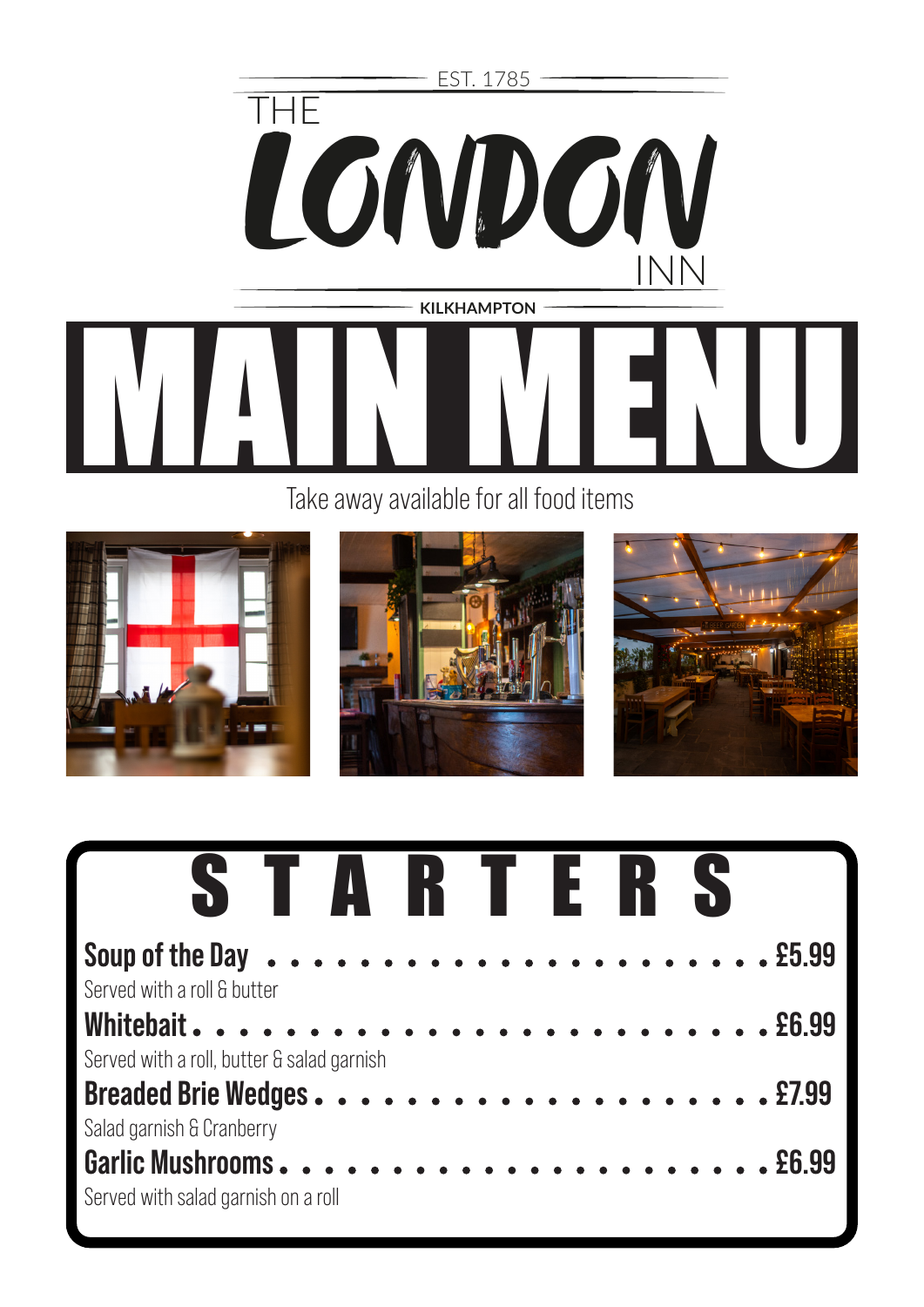# Small Appetites

| Served with a choice of Chips / Mash & Peas / Sweetcorn     |                                                                |
|-------------------------------------------------------------|----------------------------------------------------------------|
| Served with Chips and a choice of peas / sweetcorn          |                                                                |
| Served with Chips and a choice of peas / sweetcorn          |                                                                |
| Served with Garlic Bread & a choice of Chips / Salad        |                                                                |
| Small Spaghetti Bolognese. 2750<br>Served with Garlic Bread |                                                                |
|                                                             |                                                                |
| Served with a choice of Peas / Sweetcorn                    |                                                                |
| X2 Mini Burgers served with Chips                           |                                                                |
| WAINS                                                       |                                                                |
| <b>BURGERS</b><br>ADD CHEESE: £1.00 ADD BACON: £1.50        |                                                                |
|                                                             |                                                                |
| Served with salad, Chips & homemade Coleslaw.               | <b>DOUBLE UP: £2.00</b>                                        |
| Chicken Burger.                                             | £11.99<br>$\overline{a}$ and $\overline{a}$ and $\overline{a}$ |
| Served with salad, Chips & homemade Coleslaw                | <b>DOUBLE UP: £2.00</b>                                        |
| Veggie Burger                                               | . £9.99                                                        |
| Served with salad, Chips & homemade Coleslaw                | <b>DOUBLE UP: £2.00</b>                                        |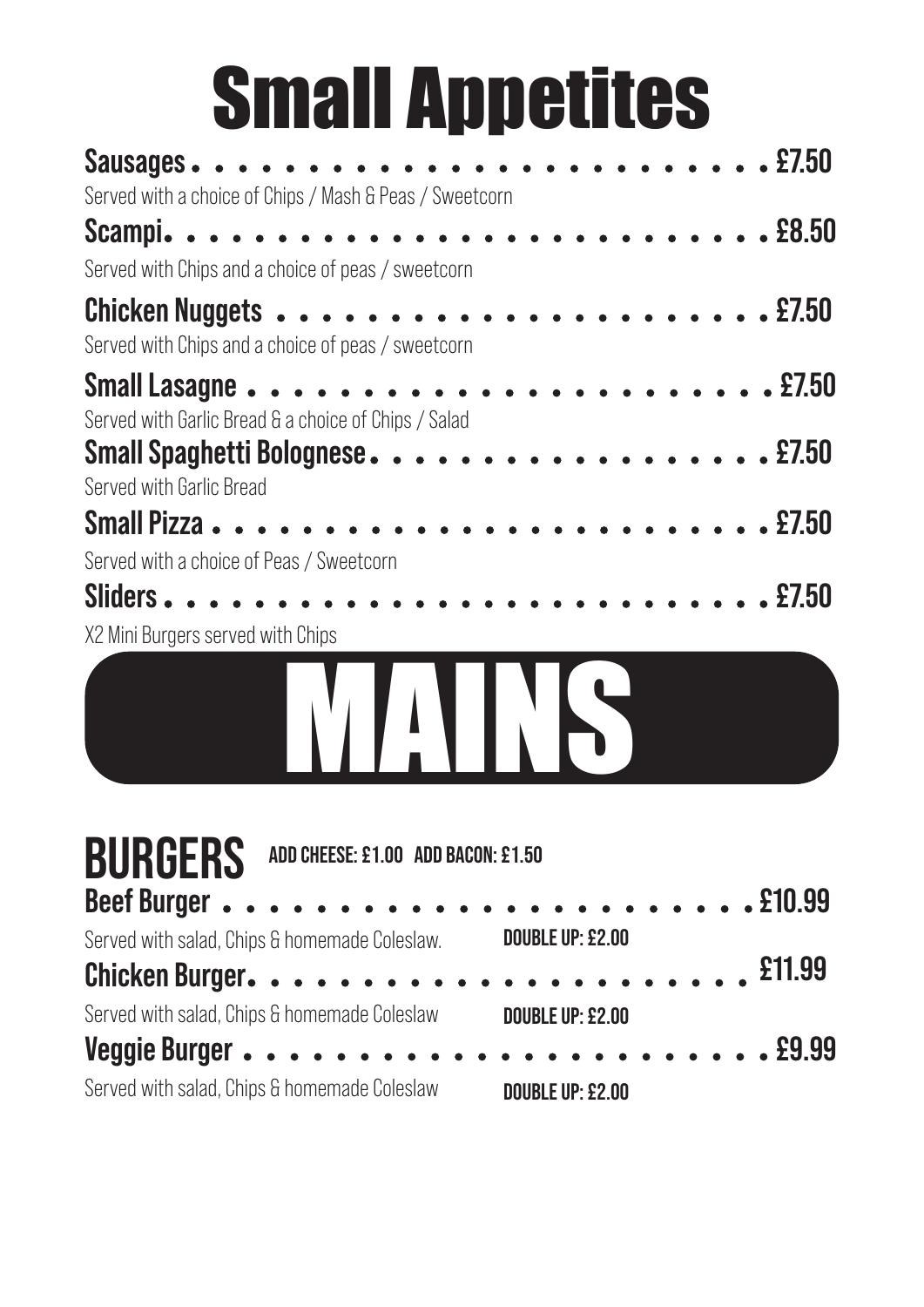| GRILLS                                                                                         |  |
|------------------------------------------------------------------------------------------------|--|
|                                                                                                |  |
| Served with a choice of Chips, Peas, Mushrooms, Grilled Tomato & Onion Rings                   |  |
|                                                                                                |  |
| Served with a choice of Chips, Peas & two free range Eggs.                                     |  |
| PASTA                                                                                          |  |
| Served with Garlic Bread & Salad                                                               |  |
|                                                                                                |  |
|                                                                                                |  |
|                                                                                                |  |
| Add Ham: £1.00                                                                                 |  |
|                                                                                                |  |
| <b>FISH</b>                                                                                    |  |
| Served with Homemade TarTar Sauce & a choice of Chips / Mash Potato & Garden peas / Mushy Peas |  |
|                                                                                                |  |
|                                                                                                |  |
|                                                                                                |  |
|                                                                                                |  |
| <b>OTHER MAINS</b>                                                                             |  |
|                                                                                                |  |
| Served with a choice of Chips / Rice / half & half                                             |  |
| Homemade Steak & Ale Pie 212.99<br>Served with a Mash, Gravy & Vegetables                      |  |
| Homemade Chilli Con Carne. 212.99                                                              |  |
| Served with Tortilla chips & a choice of Chips / Rice / half & Half                            |  |
| Homemade Vegetarian Chilli Con Carne. 10.99                                                    |  |
| Served with Tortilla chips & a choice of Chips / Rice / half & Half                            |  |
|                                                                                                |  |
| Served with peas & a choice of Chips / a Jacket Potato                                         |  |
|                                                                                                |  |
| Served with Baked Beans                                                                        |  |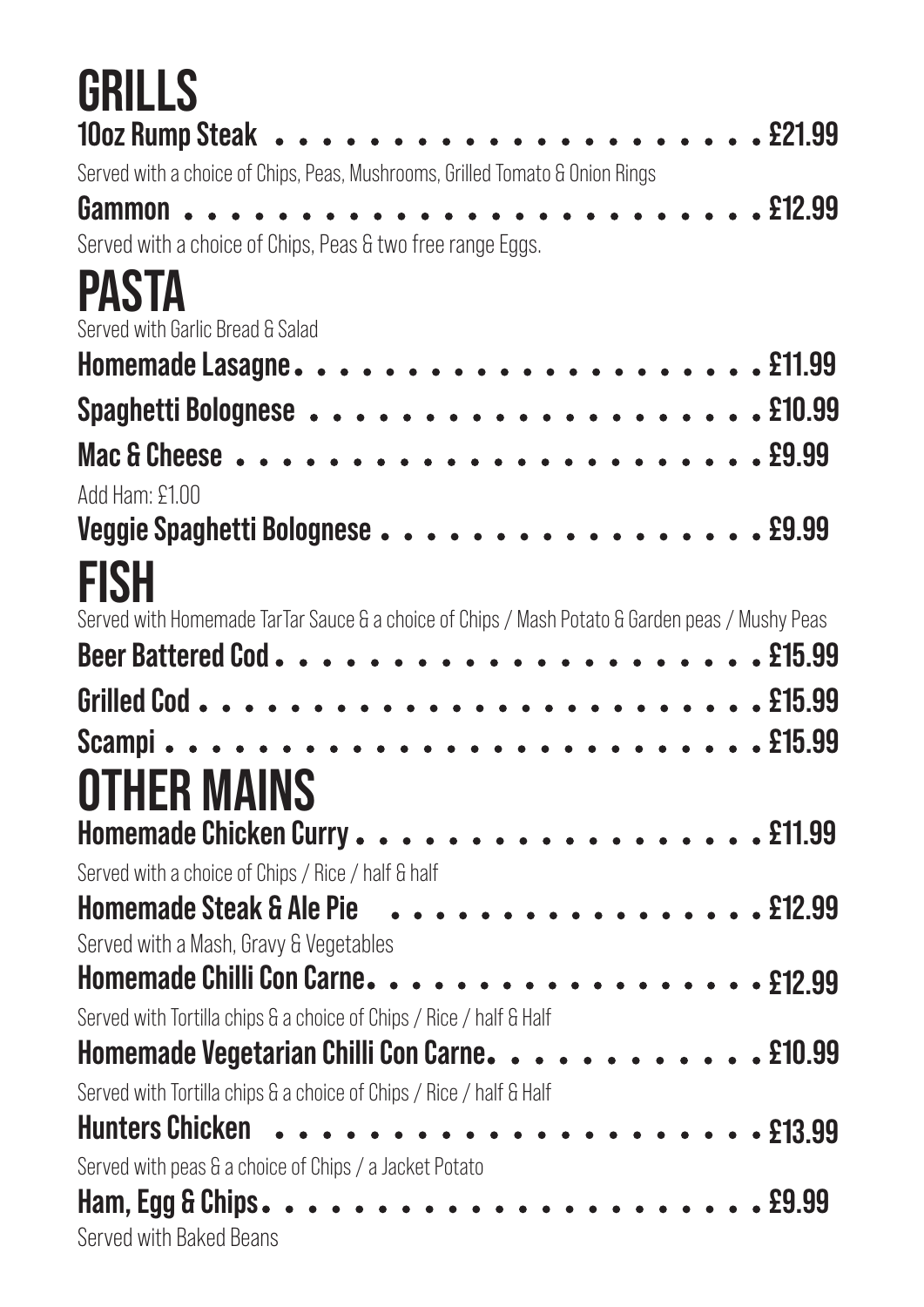# **Sides**

#### **CONDIMENTS**

| Pot of Sweet Chilli Sauce 20.50 |  |
|---------------------------------|--|
|                                 |  |

Please see board for Desserts